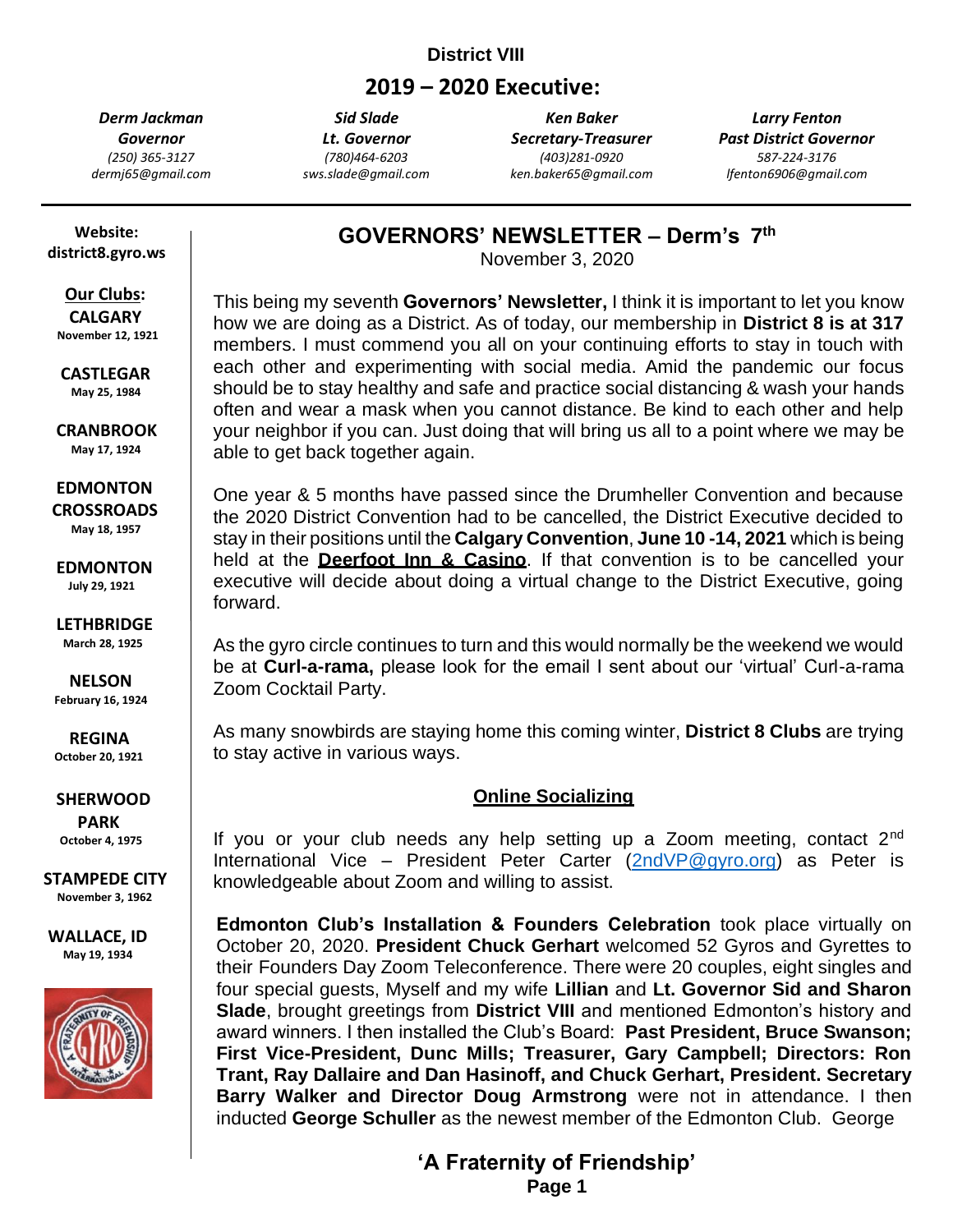was accompanied by his wife **Karin Conradi.** I then had the honour of presenting the **Award of Merit,** for outstanding service to Gyro, to **Dick Nichols**. Congratulations Dick.

### **Gyroscope**

If you have any submissions for the next edition of the **Gyroscope** the deadline is December 20, 2020. Please forward your submissions to Governor of District 7, Editor of the Gyroscope, Derek Hay [\(hay.family.58@gmail.com\)](mailto:hay.family.58@gmail.com)

#### **District Notice**

**Calgary Club** will defer making a **Go / No Go decision** on proceeding with the detailed planning and promotion for 2021 Convention until **3rd week in January 2021**. This still gives Calgary enough time to get plans for June 10-14 firmed up (they have already booked hotel venue - **Deerfoot Inn & Casino.** 

### **International News**

### **International Technology Committee:**

By Peter Carter [\(technology@gyro.org\)](mailto:technology@gyro.org)

**International Website:** Over the past few months, the Gyro International website **'gyro.org'** has been getting refreshed and updated, to make the website more meaningful and usable. So, you can readily identify what changes have been made, the **Home Page** now has a column **"WHAT'S NEW/UPDATED"** for this purpose; with the most recent addition or update listed at the top.

**'Our Clubs'**: (Blue Menu Bar) has a completely new look and now identifies all our Gyro Clubs by City and District. And those Clubs with a website have a 'Link' making it easy for anyone interested in Gyro to make contact. In this regard, if a Club link has been missed, please let me know.

**'Special Funds':** A **'Special Funds'** page (Blue Menu Bar) has been created to make it easier for our Clubs and Members to have access, knowledge and an understanding of the two (2) Special Fund Programs. Hopefully, the page contains everything you wanted to know about the **'Betterment'** and **'Memorial' Funds**, and how to access them!

**'Gyro Store'**: A new look in the hopes it will be easier to find and order items.

**'Contact Us'** Soon to be released is a new 'Contact Us' page which will have 'Position emails' in the hopes that it will be easier for our Gyro members to contact the person that they are looking for; i.e. **President Alan Pentney** will be [President@gyro.org](mailto:President@gyro.org) and emails sent to that address will be automatically 'Forwarded' to his personal email address, without putting his personal email address on the Public website; for security purposes. Then, next year the 'Position email' [President@gyro.org](mailto:President@gyro.org) emails will be 'Forwarded' to Blanton Bessinger; and so on.

**Club Website Options:** Earlier this year, the Technology Committee (then Chair: **Matthew Williams**) moved the Hosting of the International Website to **John Overall's** company. As a result, we can now control the design of our web pages so they fit/flow better on Tablets & Phones, AND we can NOW OFFER two (2) NEW options for Clubs to have a Website presence, at NO COST!

> **'A Fraternity of Friendship' Page 2**